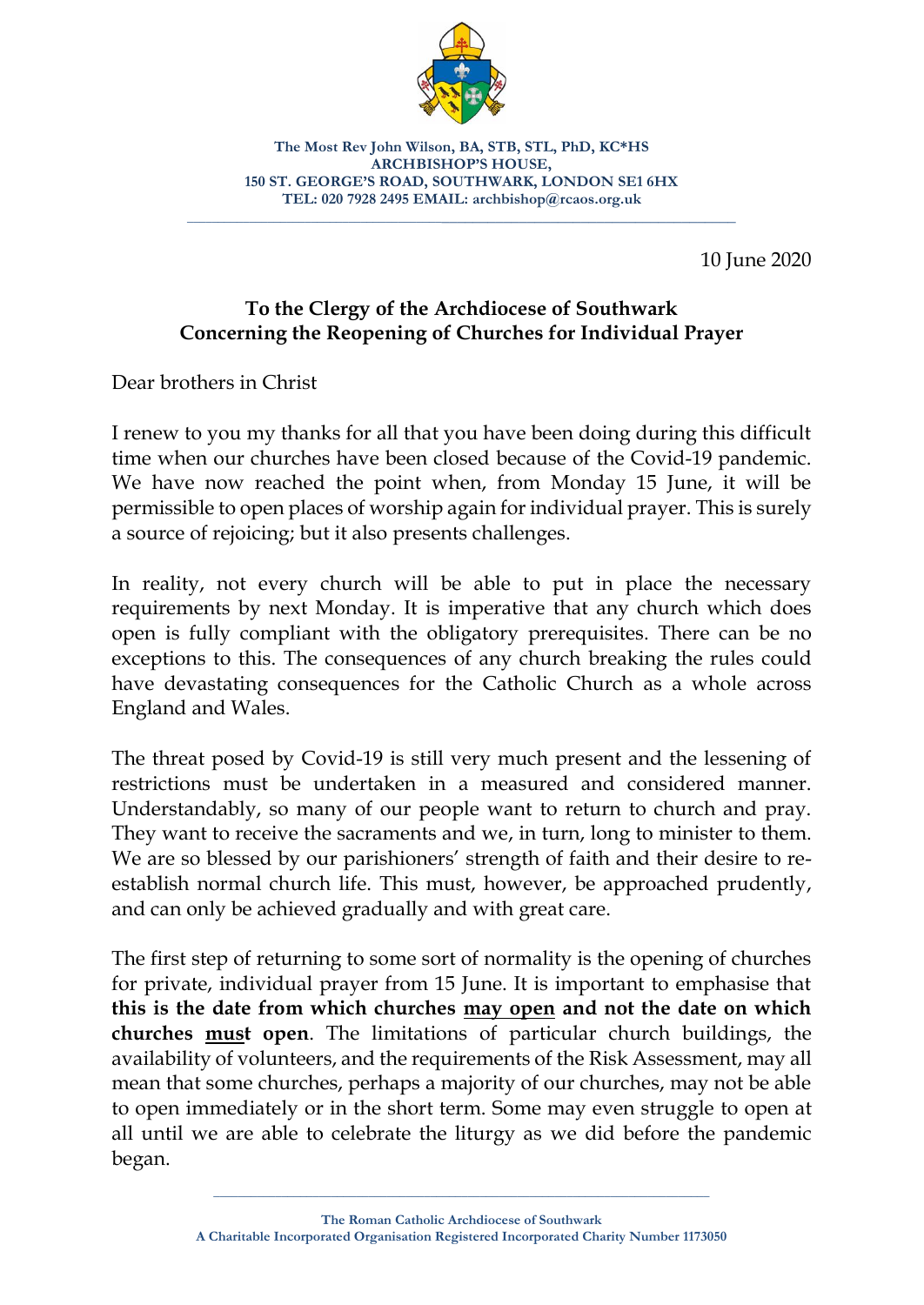I want to stress that there is absolutely no pressure upon any church to open. It is a local decision, to be proposed by the parish priest and confirmed by the Area Bishop/Episcopal Vicar. Each parish priest will need to make his decision based on the completion of the Risk Assessment. A parish that cannot fulfil all the requirements of the Risk Assessment cannot open. Of those churches that are able to open, the decisions about when they open, and for how long, must be made by the parish priest based on the ability to fulfil the requirements of the Risk Assessment.

I will be issuing a pastoral message this weekend to everyone in the Archdiocese explaining what may or may not be possible after 15 June, hopefully to help people manage their expectations, while also supporting them in their return to church to pray.

The Catholic Bishops Conference of England and Wales (CBCEW) has produced guidance on reopening churches for individual prayer. A copy is attached in the email with this letter. It has been updated with further points in relation to Safeguarding. **This guidance is mandatory in the Archdiocese of Southwark and the requirements it contains must be met; there can be no exceptions or dispensations.** If you cannot fulfil the Risk Assessment, you must not open your church.

I appreciate that the Risk Assessment may appear bureaucratic and onerous, and I am sorry this is the case. It is, however, essential. We have asked the Government to allow us to open our churches for individual prayer and this request has been granted. We must, therefore, ensure that the trust shown to us is honoured. We need to make certain that nothing we do, or fail to do, contributes to the spread of the virus. We do this for the health and wellbeing of every person who may visit one of our churches to pray, and for those they come into contact with, and to protect the reputation of the Church.

The attached Risk Assessment must be completed and sent to your Area Bishop/Episcopal Vicar for approval; and a copy should also be sent to the Archdiocesan property team.

You will see in the Risk Assessment that Exposition of the Blessed Sacrament is permitted while a church is open for individual prayer. Where this happens, it must be, as it were, part of the opening schedule. There can be no timetabled or group events in the church, including meetings of prayer groups, communal rosary, or Benediction. Nothing which encourages people to gather at a particular time is allowed. The Blessed Sacrament may be exposed on the main altar for silent, personal prayer, as if one were paying a visit to pray before the Tabernacle. In this case, the Blessed Sacrament should be exposed before the church opens and must remain exposed until after the church is closed. A